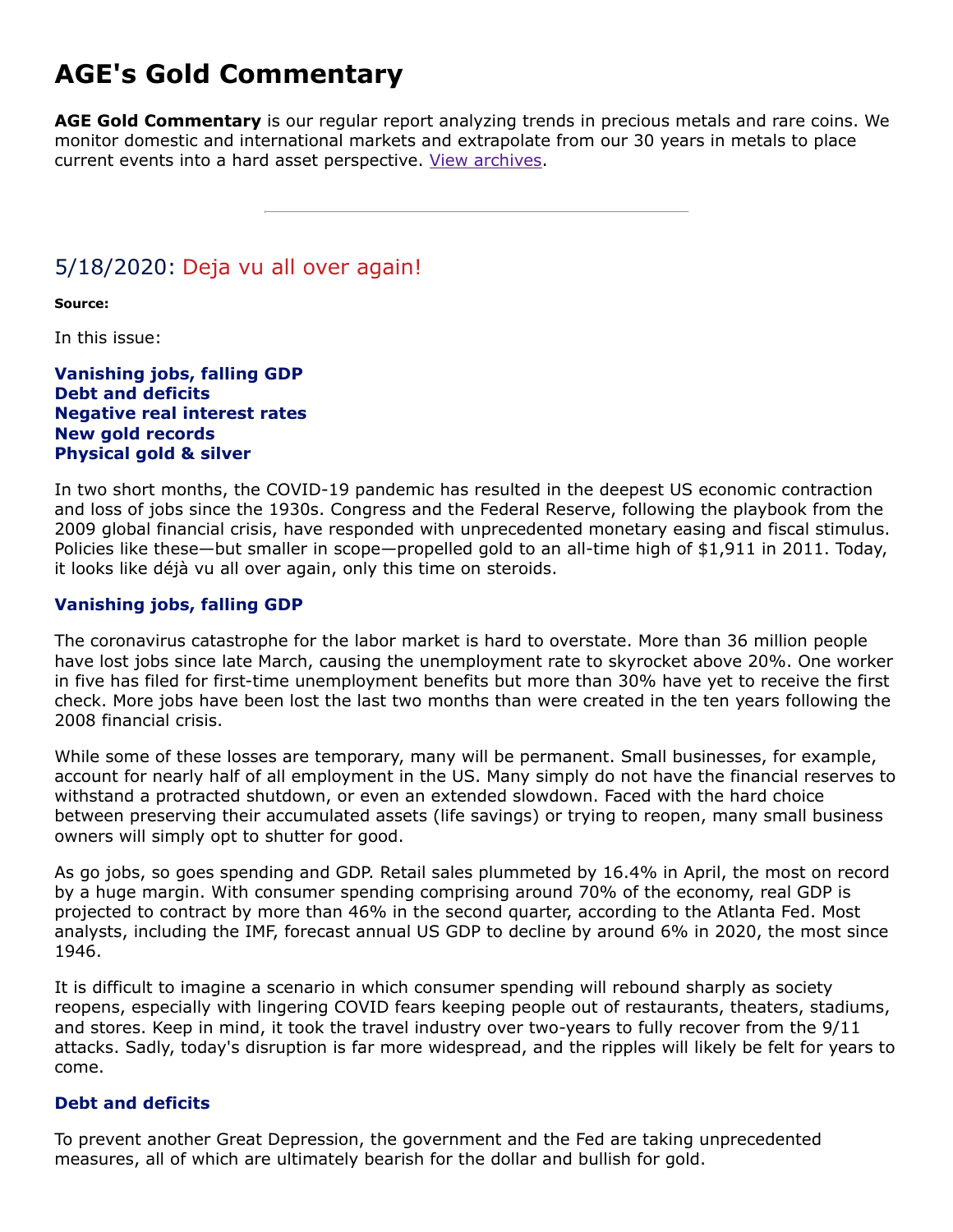Congress has already committed to \$3 trillion in stimulus spending, with as much as \$3 trillion more on the way. As a result, the annual US budget deficit will quadruple to almost \$4 trillion in 2020, pushing our national debt from \$23 trillion to \$27 trillion. This astronomical number is greater than the combined debt of all other countries in the world. No other nation in history has ever accumulated this much debt.

To finance this enormous debt the government will have little choice but to inflate its way out by devaluing the dollar. At the same time, the rising US debt-to-GDP ratio could easily discourage foreign investment and accelerate trends away from the dollar as the world's reserve currency. A weaker dollar, of course, supports gold and other commodities priced in it for global trade by making them less expensive in other currencies.

#### **Negative real interest rates**

Meanwhile, the Fed has slashed interest rates to near zero while pledging unlimited quantitative easing and a variety of new facilities to increase liquidity. All these policies flood the markets with cheap dollars to promote spending and lending, effectively diluting the dollar's purchasing power and increasing the risk of long-term inflation.



# **Government Bond Yields**

\* 10-year Treasury bond yield less yearly percent change in core CPI. Source: Federal Reserve Board and Bureau of Economic Analysis.

With interest rates near zero, real yields (after inflation) on 10-year Treasurys have turned negative. If nominal yields are 0.6% and inflation around 1.6%, the real rate of return (after inflation) is -1%.

Negative real yields are bullish for gold because the metal offers no yield itself. When real yields are positive, gold is at a disadvantage for attracting safe-haven monies because of the opportunity cost for holding it instead of Treasurys. But when real yields are negative, that opportunity cost disappears.

In addition, gold typically gains in value when inflation rises. Regular Treasurys, on the other hand, lose value when investors sell them at a discount to buy higher-yielding bonds to keep up with inflation.

Truly, gold's fundamentals for future gains have seldom been so strong.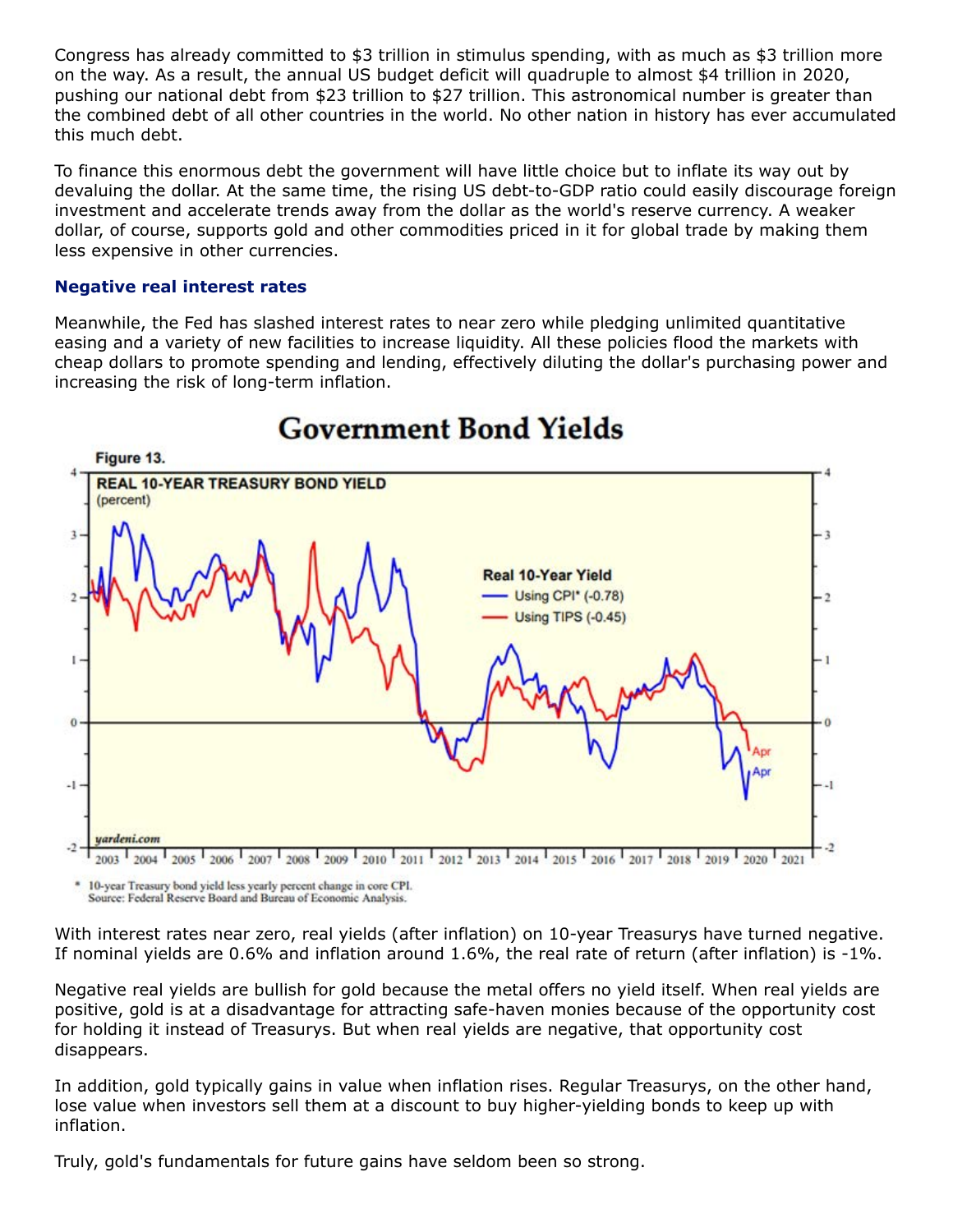#### **New gold records**

Between 2009 and 2011, gold doubled in value to reach its record high of \$1,911 behind quantitative easing and negative real interest rates. It has yet to break out in the same way so far in this crisis, but we are confident that it will.

Indeed, gold has already set new record highs in almost every other major currency— euros, yen, rupees, rubles, and many more. Only the relative strength of the US dollar, itself a safe-haven asset during global crises, has kept gold from a new record here. We expect this to change soon as the Fed's monetary easing begins to rollout in earnest, pressuring the dollar.

The Bank of America recently upgraded its gold price forecast from \$2,000 to \$3,000 an ounce within 18 months, citing negative real interest rates and quantitative easing as the main drivers. As BOA said, "the Fed can't print gold."

#### **US dollar**

Looking at the 18-month US Dollar index chart, you can see the wild fluctuations in the dollar as the global impact of the coronavirus pandemic became apparent in late February and early March.



After bottoming in early March, noted by the green major support line at 94.7, the dollar skyrocketed to 103.65 as panicked selloffs in stock markets triggered flights to liquidity. Traders rushed to dump everything in sight for cash, including gold, one of the most liquid assets.

This extreme market action is eerily similar to what happened in late 2008 when the collapse of Lehman Bros signaled the start of the global financial crisis. That V-shaped selloff and recovery occurred over three months while this episode took only three weeks.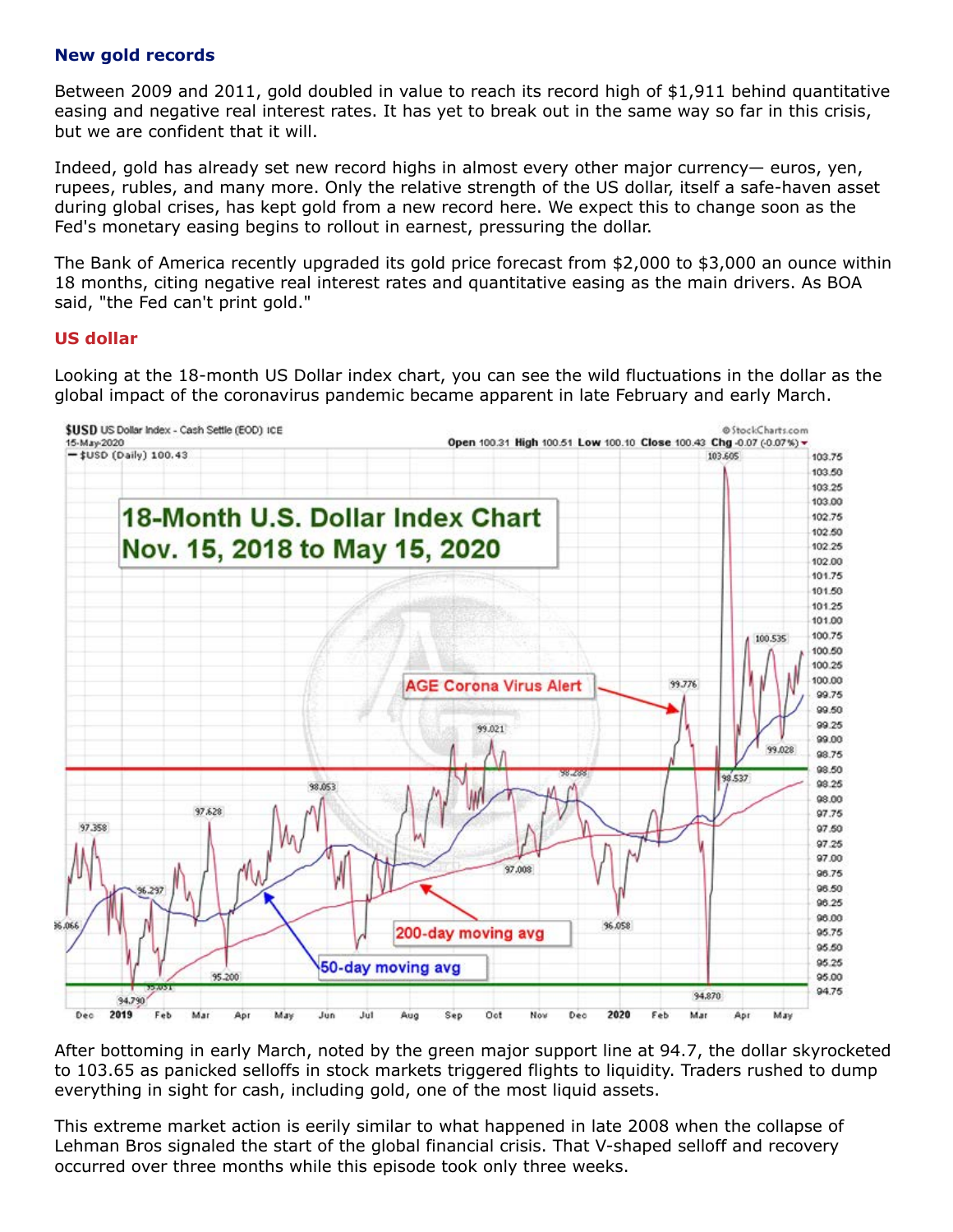By 2010, the dollar lost as much as 17% as quantitative easing from the Federal Reserve exploded the money supply and increased the risk of long-term inflation. These measures also helped to buoy gold to record high values in 2011. The same playbook, but more so, is being used today, and likely with similar results.

Every week the consequences of the pandemic become more apparent, and the prospects for a quick, V-shaped recovery dim a little more. In 2009, our GDP shrank by 2.5%. In 2020, GDP is projected to decline by more than twice that amount.

In this environment, it is hard to see how the dollar can remain overvalued for long. The Fed has repeatedly pledged to use every tool in its box to prevent another Great Depression. But the Fed can only do so much, and all its tools are essentially variations on a theme: flooding the financial system with cheap cash. As we saw during the last crisis, that's ultimately bad for the dollar and great for gold.

#### **Gold**

Since breaking above \$1,370 last summer, gold had been stair-stepping higher in increments of \$100. Then, as you can see on the chart, the coronavirus hit, and volatility began.

In late February and early March, gold surged twice to meet resistance around \$1,676. And both times, panicked rushes for cash because of selloffs in equities knocked it lower. The first time, gold found support around \$1,560 before recovering. But the early March liquidation drove it below shortterm support at \$1,560 to a low of \$1,477 before safe-haven demand returned it to the \$1,575 to \$1,675 trading range.

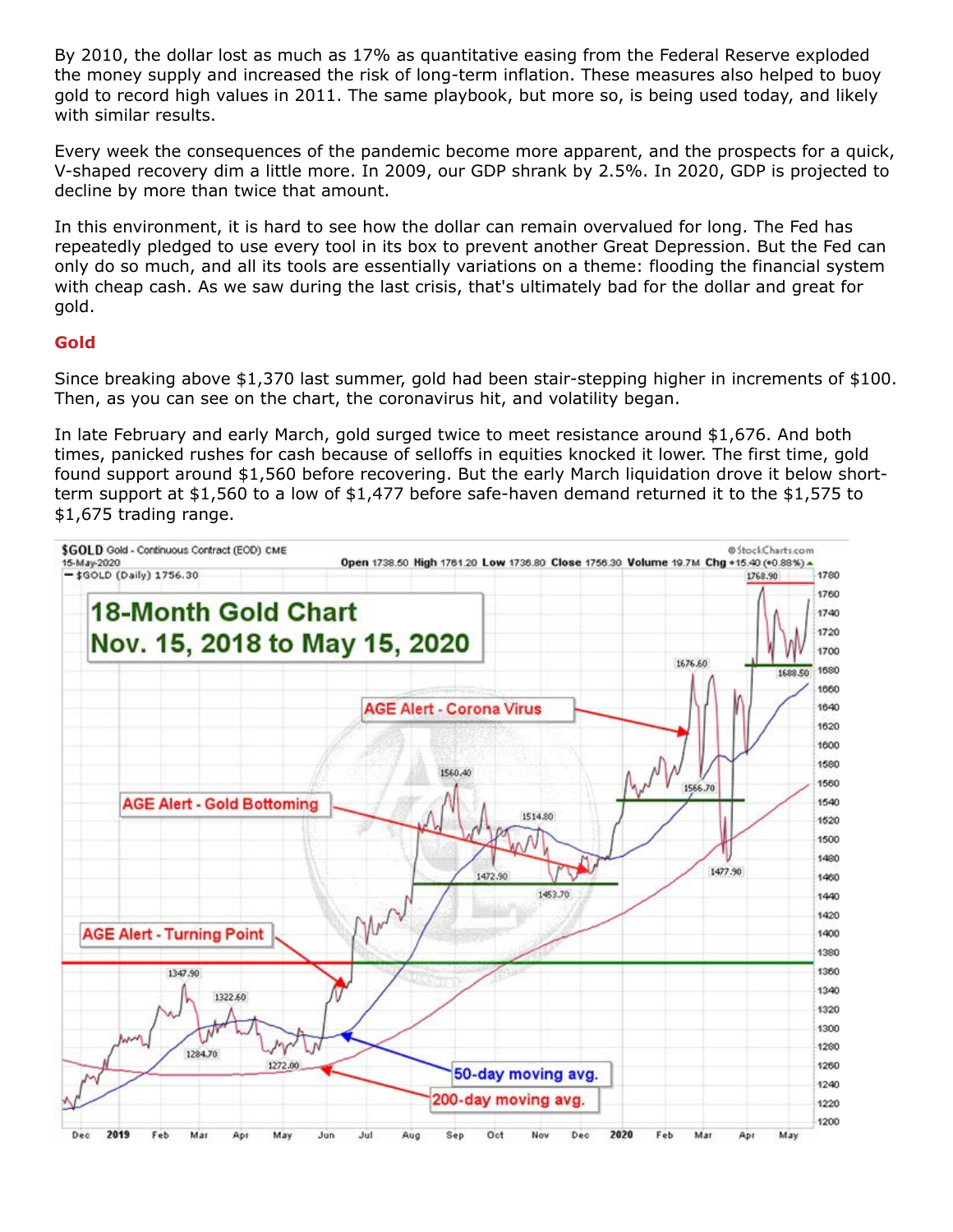By April, though, gold stabilized and resumed its stair-stepping pattern, reaching a higher range between \$1,675 and \$1,775. With strong support at \$1,675, it is encountering short-term upside resistance at \$1,725 and will find stronger upside resistance at \$1,775.

Based on its rise between 2009 and 2011, gold could easily rally 20% to 30% over the next 12 to 24 months, to between \$2,050 and \$2,200. At \$2,200 it would be about 15% higher than its 2011 alltime high of \$1,911. Remember, in many other currencies, gold is already about 15% higher today than in 2011. It is just a matter of time until it achieves a similar gain in dollars, in our opinion.

We highly encourage you add to your positions, especially on any price weakness. 2020 will prove to be a record-shattering year for worldwide economic decline. In this unprecedented environment gold will continue to shine as the ultimate currency of last resort.

#### **Silver**

Unlike gold, which has stair-stepped higher over the past few months, silver has stepped lower. The market turmoil in March was even more pronounced for silver, and it has yet to fully recover.

As many of you know, silver is typically more volatile than gold. Because it has more commercial applications, it trades as more of an industrial commodity, which makes it more susceptible to pricedeclines during an economic contraction. The good news is that silver is extremely undervalued in the current market.

Using 2009 to 2011 as our reference, silver lagged gold then as it is lagging now. But when silver finally did play catch up, it did so with a vengeance. We anticipate a similar pattern in this cycle.

In 2009, silver was pricing around 10% lower than before the Lehman Bros collapse. After a period of consolidation, it recovered all that 10% loss. Then as gold rallied in 2010 as a currency of last resort, silver followed, surging almost 150%.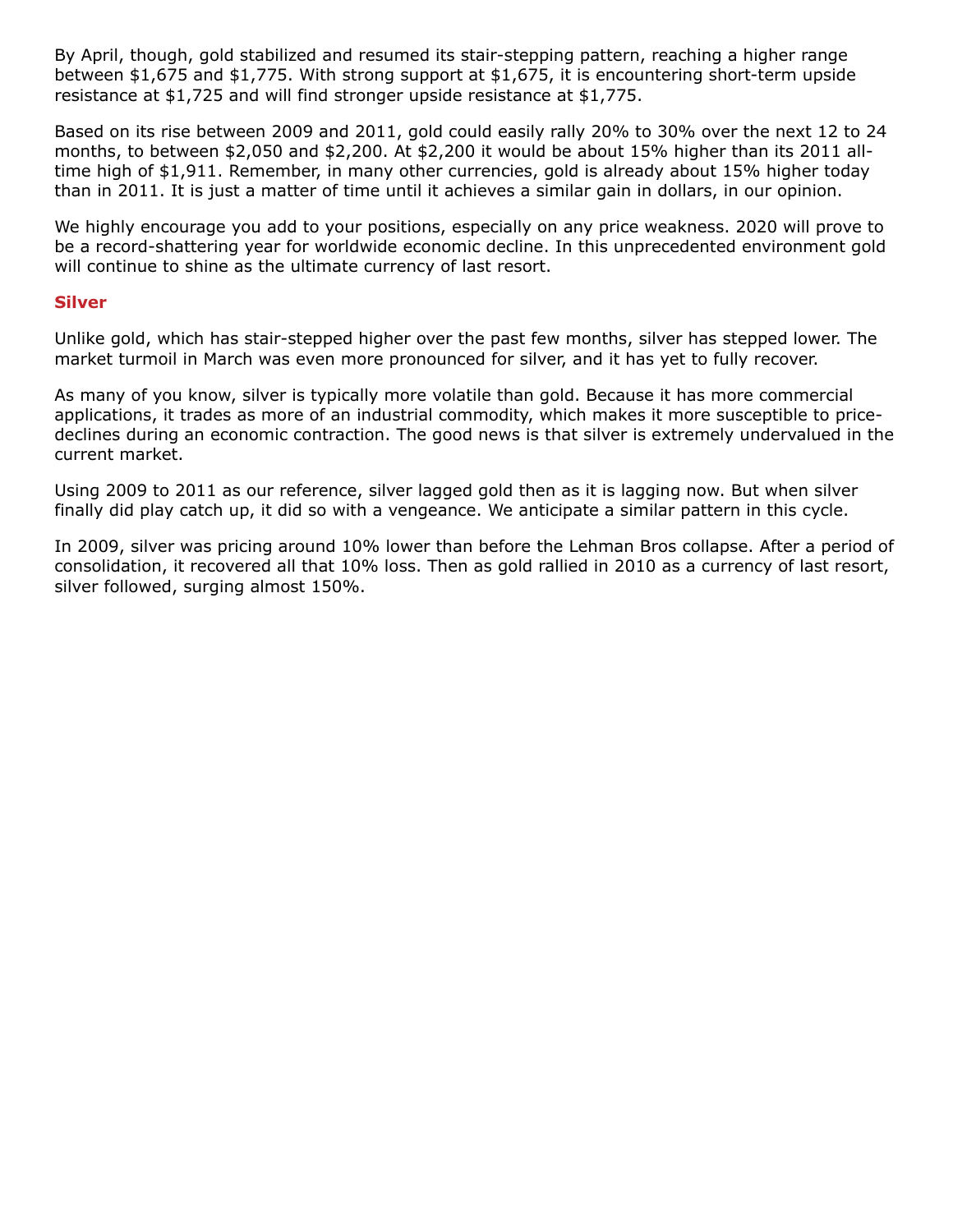

Looking at the chart, you can silver stepping up (following gold) in mid-2019 from under \$16.25, into the \$16.25 to 18.40 trading range before the market turbulence hit in March 2020. As in 2009, silver looks oversold to us now at under \$17.25.

As you can see in the gold-to-silver ratio chart below, silver is offering an unusually good buying opportunity right now. With the current ratio at 103 to 1, silver is undervalued relative to gold by approximately 20%. With gold at around \$1,700 silver, should be at least \$20 per ounce.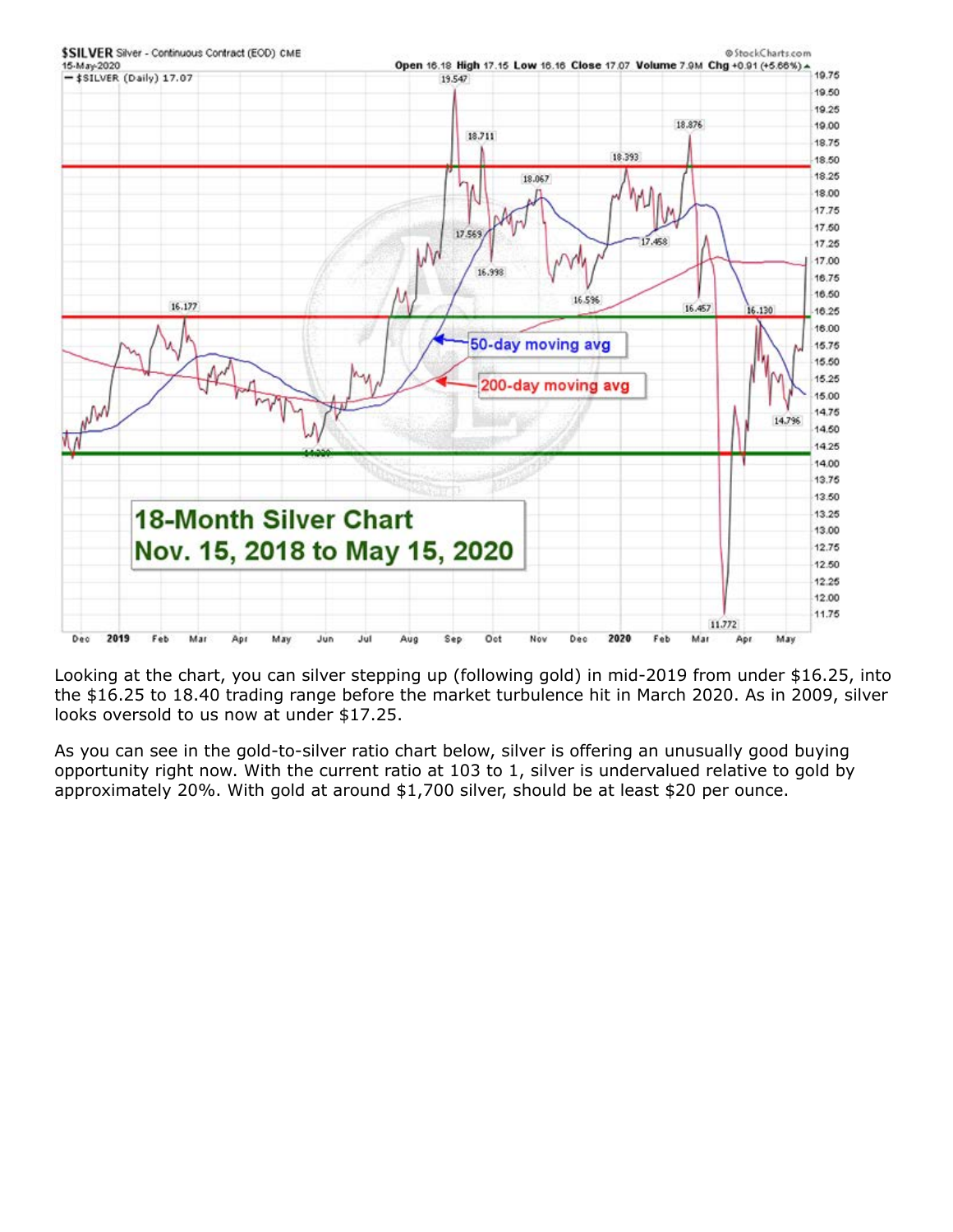

995 1996 1997 1998 1999 2000 2001 2002 2003 2004 2005 2006 2007 2008 2009 2010 2011 2012 2013 2014 2015 2016 2017 2018 2019 2020

We highly encourage you to add to your silver positions while the opportunity exists at these prices. With gold leading, silver will follow, and it will move higher in larger percentage moves than gold.

#### **Physical gold & silver**

In March and April, our industry was overrun with five to ten times the normal volume of physical gold and silvery buyers. Dealer inventories were wiped out in a matter days and supply lines quickly became strained. These problems were exacerbated by temporary closures of several sovereign and private mints, including the US Mint and the Royal Canadian Mint.

Fortunately, were able to use our experience from 2009 to minimize the impact on our customers. Nonetheless, it was one of the most challenging environments in our 40 years in this market. I want to thank you all for your patience and your business.

In the heat of demand, premiums for all physical precious metals surged to the highest levels we have seen since 2009, when similar supply backlogs occurred. The market became extremely competitive; with more buyers than supplies, premiums rose.

Over the last two weeks, the markets somewhat normalized. We are happy to report that premiums are falling, but they are still higher than normal, especially for silver. For example, the US Mint has simply been unable to produce enough 1 oz Silver Eagles to satisfy demand, so they are still trading at higher premiums than usual.

The following bullion items are available at competitive market pricing and quick delivery.

#### **Gold bullion**